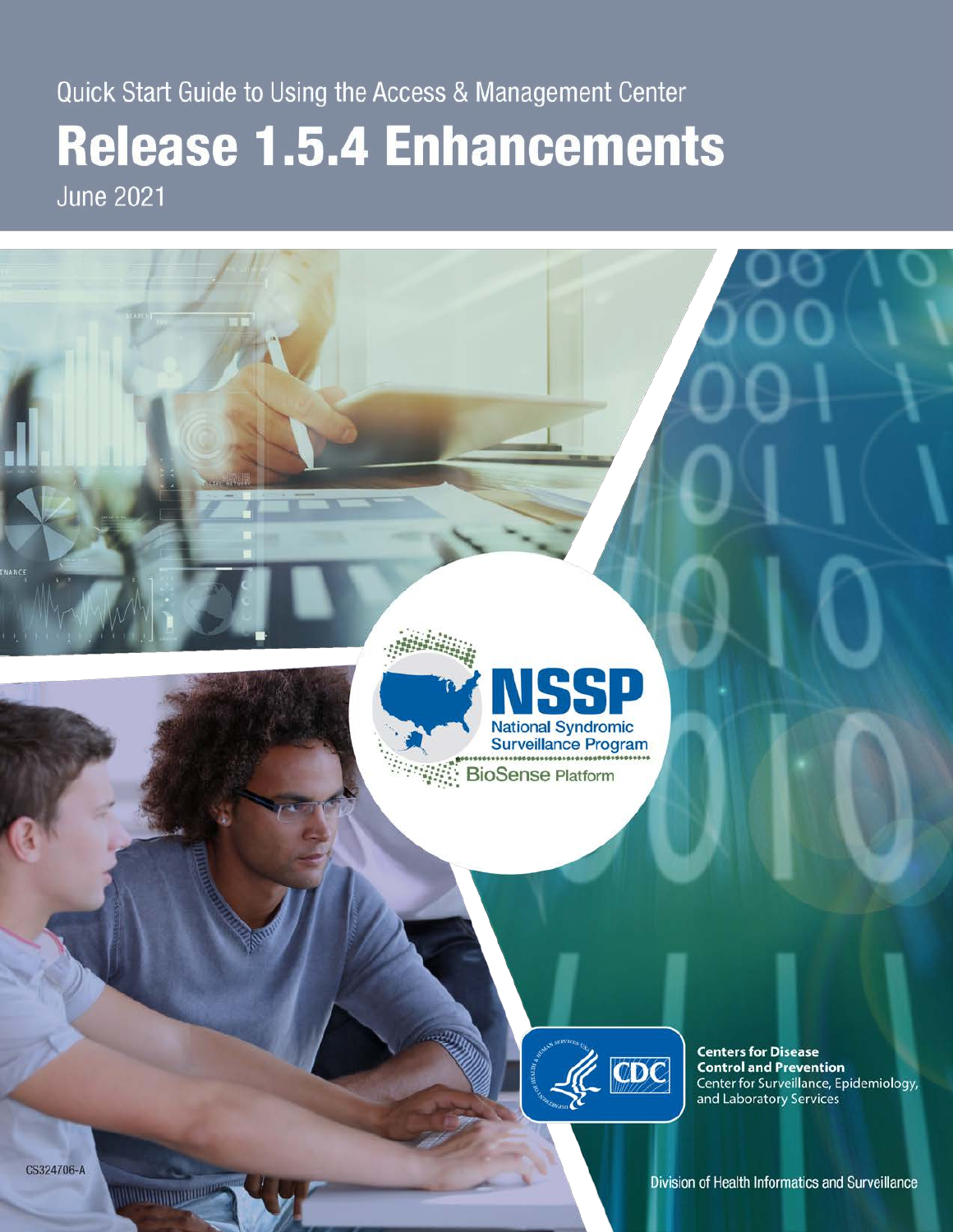*Quick Start Guide to Using the Access & Management Center Release 1.5.4 Enhancements*

## **CONTENTS**

- **1. [Overview, 1](#page-2-0)**
- **2. [AMC 1.5.4 Functionality, 1](#page-2-1)**
- **3. [Data Access Timeframe Restriction, 1](#page-2-2)**
- **4. [Data Access Time Limitation, 3](#page-4-0)**
- **5. [Date/Time Stamp for Data Access Rules, 5](#page-6-0)**
- **6. [Manage Users—Organization Filter, 6](#page-7-0)**
- **7. [Password Requirement Messaging, 7](#page-8-0)**

#### **Technical Assistance:** [support.syndromicsurveillance.org](https://icf-biosense.atlassian.net/servicedesk/customer/portal/5/user/login?destination=portal%2F5)

The National Syndromic Surveillance Program (NSSP) promotes and advances development of the cloud-based BioSense Platform, a secure integrated electronic health information system that hosts standardized analytic tools and facilitates collaborative processes. The BioSense Platform is a product of CDC.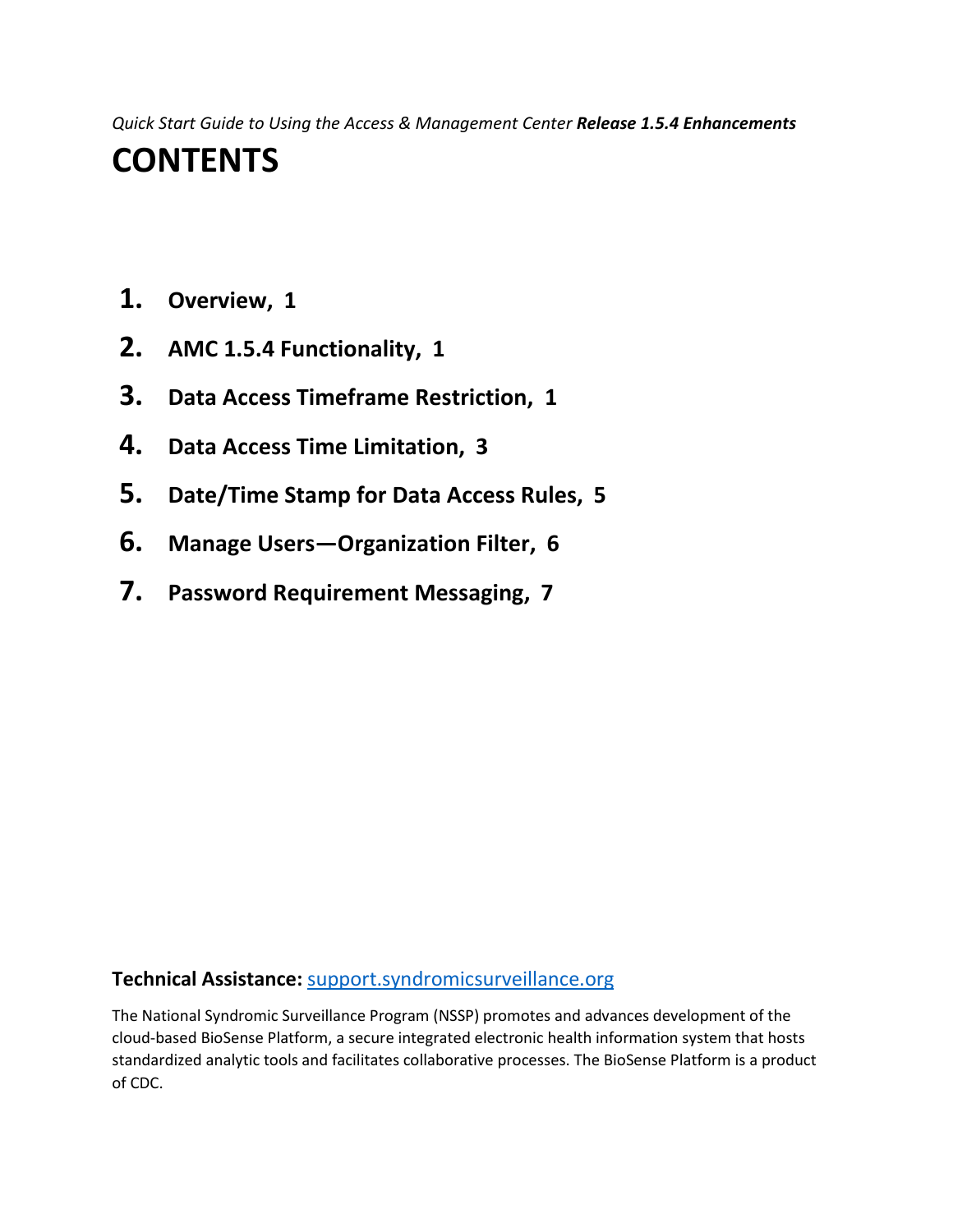# **Quick Start Guide to Using the Access & Management Center Release 1.5.4 Enhancements**

#### <span id="page-2-0"></span>**1. Overview**

This Quick Start Guide describes enhancements introduced in the Access and Management Center (AMC) release 1.5.4.3 on March 18, 2021. Please refer to the *BioSense Platform User Manual for the Access & Management Center* for additional information about the AMC and features provided by this application.

### <span id="page-2-1"></span>**2. AMC 1.5.4 Functionality**

Here is the functionality added in this release. Each feature will be described in detail below.

| <b>SECTION</b> | <b>FEATURE</b>                           |
|----------------|------------------------------------------|
| 3              | Data Access Timeframe Restriction        |
| 4              | Data Access Time Limitation              |
| 5              | Date/Time Stamp for Data Access Rules    |
| 6              | <b>Manager Users-Organization Filter</b> |
|                | <b>Password Requirement Messaging</b>    |

### <span id="page-2-2"></span>**3. Data Access Timeframe Restriction**

This enhancement lets a site administrator restrict access to data collected or recorded within a specified timeframe. Because this restricts which data a user can see, it differs from the limitation described in section 4 (below), which restricts when the user can access data. The Data Access Time Limitation (Section 4) can be combined with the Data Access Timeframe Restrictions described here to further constrain access.

These restrictions are applied to data sources, so, for example, a Timeframe Restriction applied to the Patient Location and View data source does not affect access to the Facility Location and View data.

There are three scenarios that describe how this enhancement can be used.

Scenarios:

- 1. Administrator specifies a start (**From**) date but no end (**To**) date.
- 2. Administrator does not specify a start (**From**) date but specifies an end (**To**) date.
- 3. Administrator specifies both a start (**From**) date and an end (**To**) date.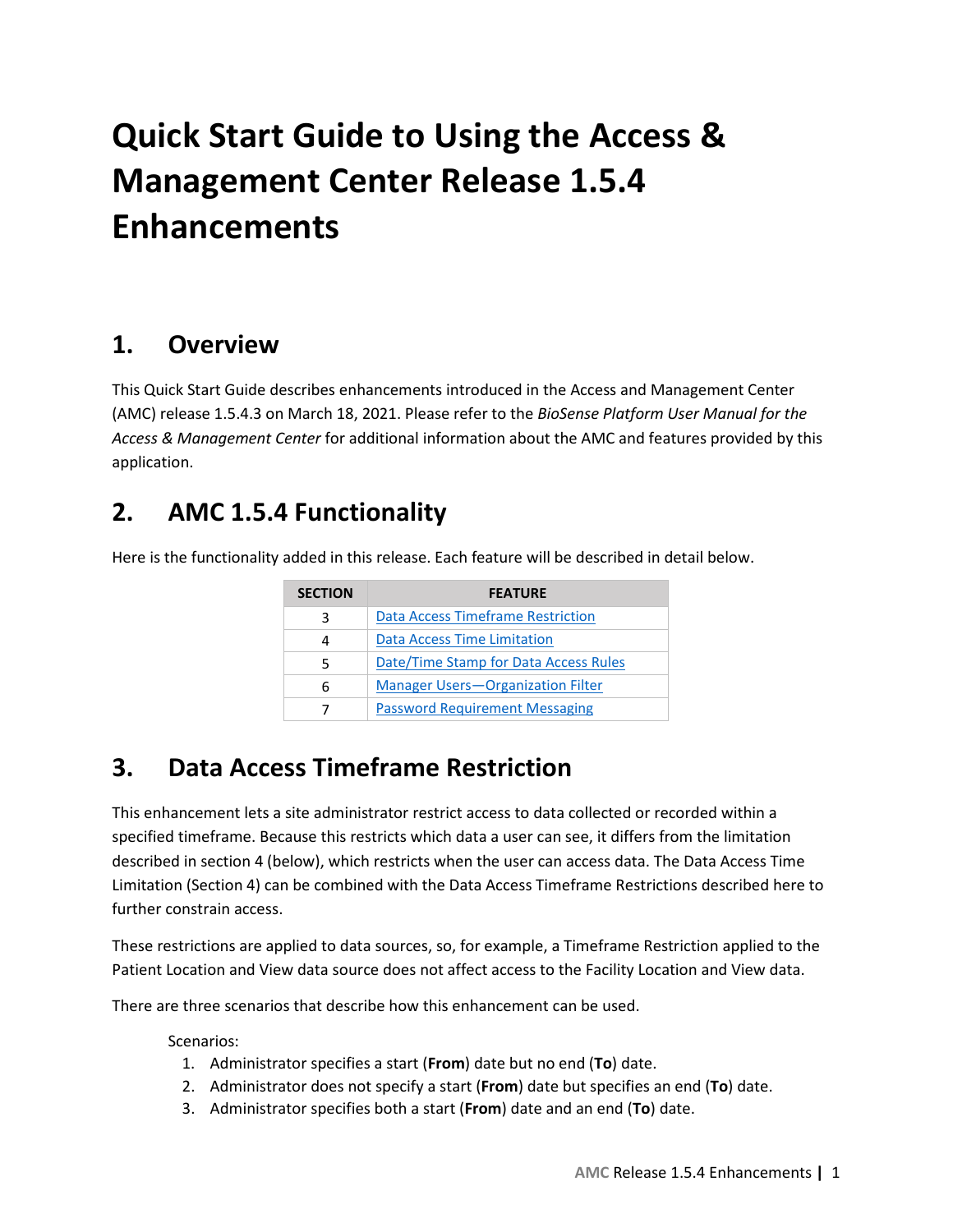**In scenario 1**, the administrator intends to grant access to all data collected or recorded beginning with the From date and into the future until the rule is deleted or suspended.

**In scenario 2,** the administrator plans to grant access to all data collected or recorded in the past and up to the To date, which could be in the future.

Finally, **in scenario 3,** the administrator wants to grant access to all data collected or recorded between the From and To dates. Any data collected or recorded from the From (start) date up to and including the To (end) date will be made available to the user(s).

#### **Here is an example of how to apply scenario 1:**

The user to whom data access is granted will have access only to the data collected starting from the specified date. The user will have no access to any data collected before that date but will be able to access all data collected or recorded after that date for that data source. Figure 1 shows the setup.

- The administrator creates a new rule and specifies which users and user groups are to be granted access.
- **The administrator selects a data source, e.g., Patient Location and Visit (Full Details).**
- After choosing Data details or No data details, the administrator selects "Timeframe–From Date" for the first clause and places a date in the From field.



*Figure 1. Create a Timeframe Restriction Clause.*

 Clauses are now available for Timeframe–From Date and the Timeframe–To Date criteria. Other familiar constraints, such as counties or facilities, can also be placed on the data access.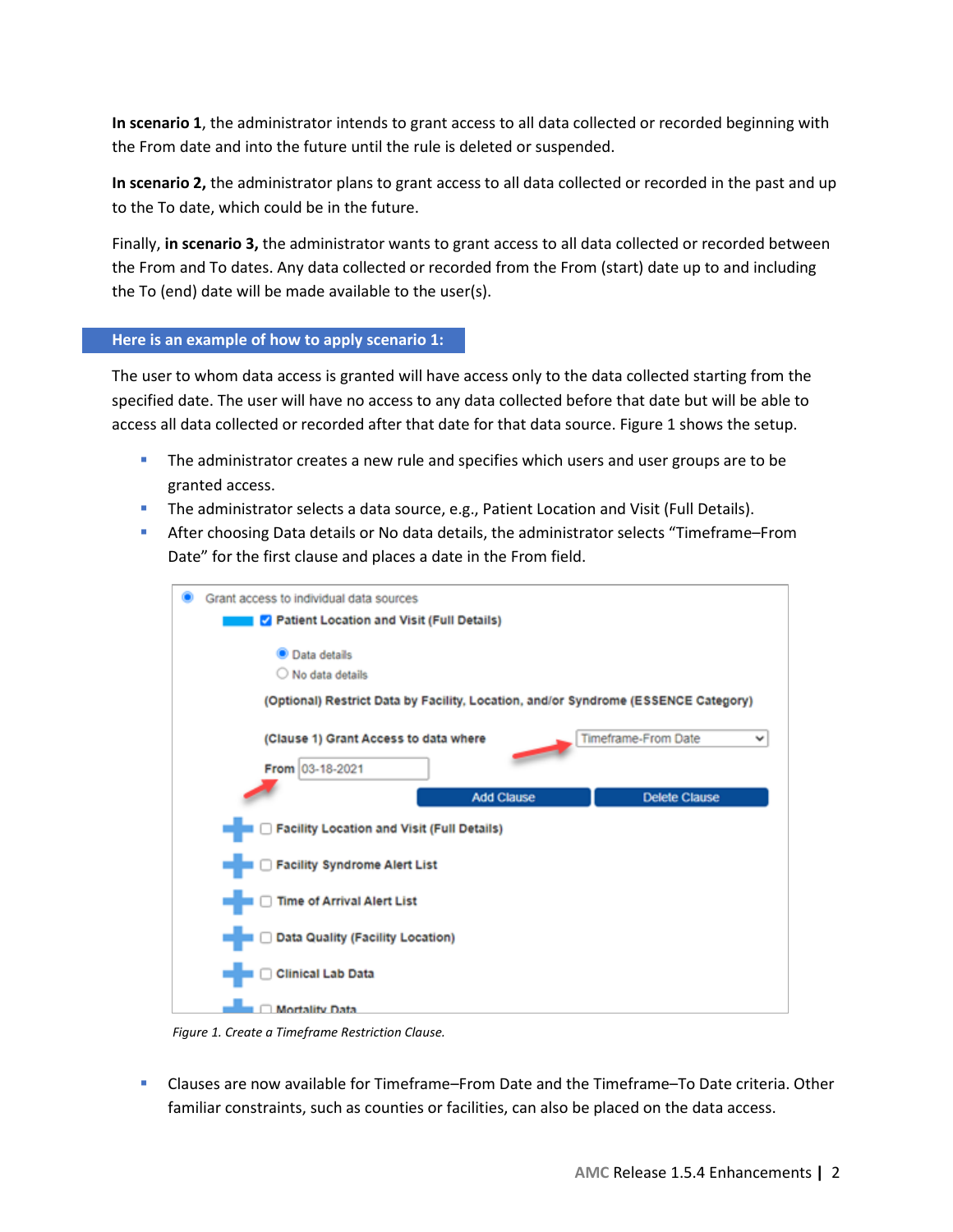### <span id="page-4-0"></span>**4. Data Access Time Limitation**

The Data Access Time Limitation functionality lets the site administrator specify a period during which a data access rule will be active. Because the rule specifies when and for how long users may access data, it will often be used in combination with a rule controlling which data they can access.

For example, on May 1, 2021, a site administrator could decide that data access should be active for 6 months starting on June 1, 2021, and ending on November 30, 2021. In this example the rule would stay in the Suspended status until June 1, at which time it would automatically become Active. Then, on December 1, 2021, it would reset to the Suspend status.

Figure 2 is a screenshot of what this example might look like as we set it up. (Note that we opened the pick list for the Predetermined Range feature as additional information only.)



*Figure 2. Data Access Rule setup shows both predefined and custom data range alternatives.*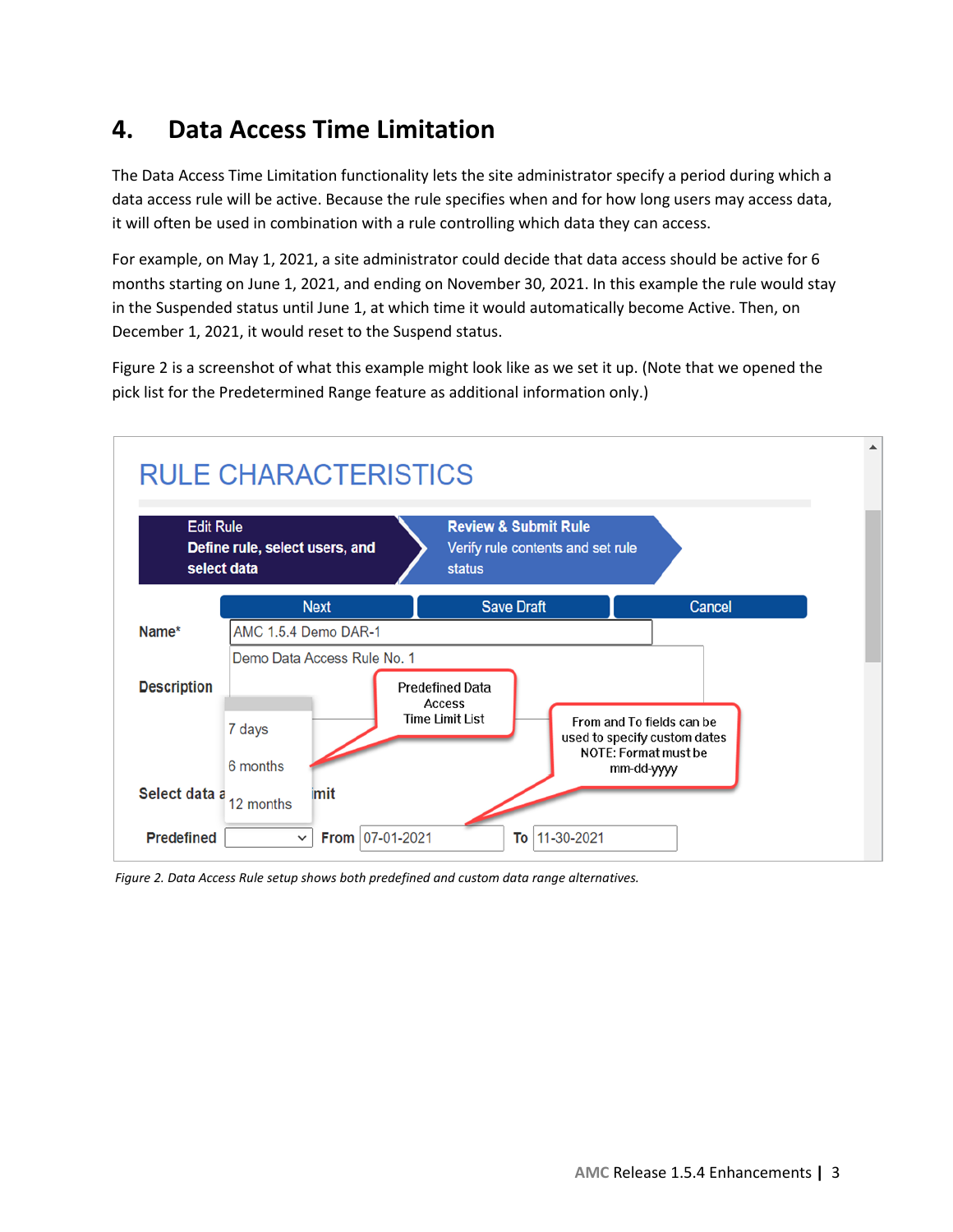After we click on the **Next** button shown in Figure 2, the rule is placed in Suspend status because (in our example) June 1, 2021, is in the future (Figure 3).

| <b>Edit Rule</b><br>select data | <b>DATA ACCESS</b><br>Define rule, select users, and | Note that because this rule's Access Limit<br>start date is in the future, it is automatically<br>placed in Suspend Role Status.<br>shifty rule contents and set<br>rule status |                                       |                                                 |
|---------------------------------|------------------------------------------------------|---------------------------------------------------------------------------------------------------------------------------------------------------------------------------------|---------------------------------------|-------------------------------------------------|
|                                 | Bar' ait                                             | <b>Submit</b>                                                                                                                                                                   |                                       | Cancel                                          |
| <b>Rule Status</b>              | Suspend                                              |                                                                                                                                                                                 |                                       |                                                 |
| <b>Name</b>                     | <b>AMC-154 DAR-1</b>                                 |                                                                                                                                                                                 |                                       | Don't forget to click the                       |
|                                 | Demo Data Access Rule No. 1                          |                                                                                                                                                                                 |                                       | Submit button when ready to<br>create the rule. |
| <b>Description</b>              |                                                      |                                                                                                                                                                                 |                                       |                                                 |
| <b>Access Limit</b>             | 11-30-2021<br>06-01-2021<br>to                       |                                                                                                                                                                                 |                                       |                                                 |
| <b>Site</b>                     | <b>Data Source</b>                                   | <b>Data Details</b>                                                                                                                                                             | "WHERE" statem<br>ent (if applicable) | <b>Delete</b>                                   |
|                                 |                                                      |                                                                                                                                                                                 |                                       |                                                 |
|                                 | Patient Location and Vi                              |                                                                                                                                                                                 |                                       |                                                 |
| AL                              | sit (Full Details)                                   | Y                                                                                                                                                                               |                                       | $\mathsf{x}$                                    |
| <b>AL</b>                       | Facility Location and Vi                             | Y                                                                                                                                                                               |                                       | $\boldsymbol{\mathsf{x}}$                       |

*Figure 3. When Access Limit start date is in the future, the rule is automatically placed in Suspend status.*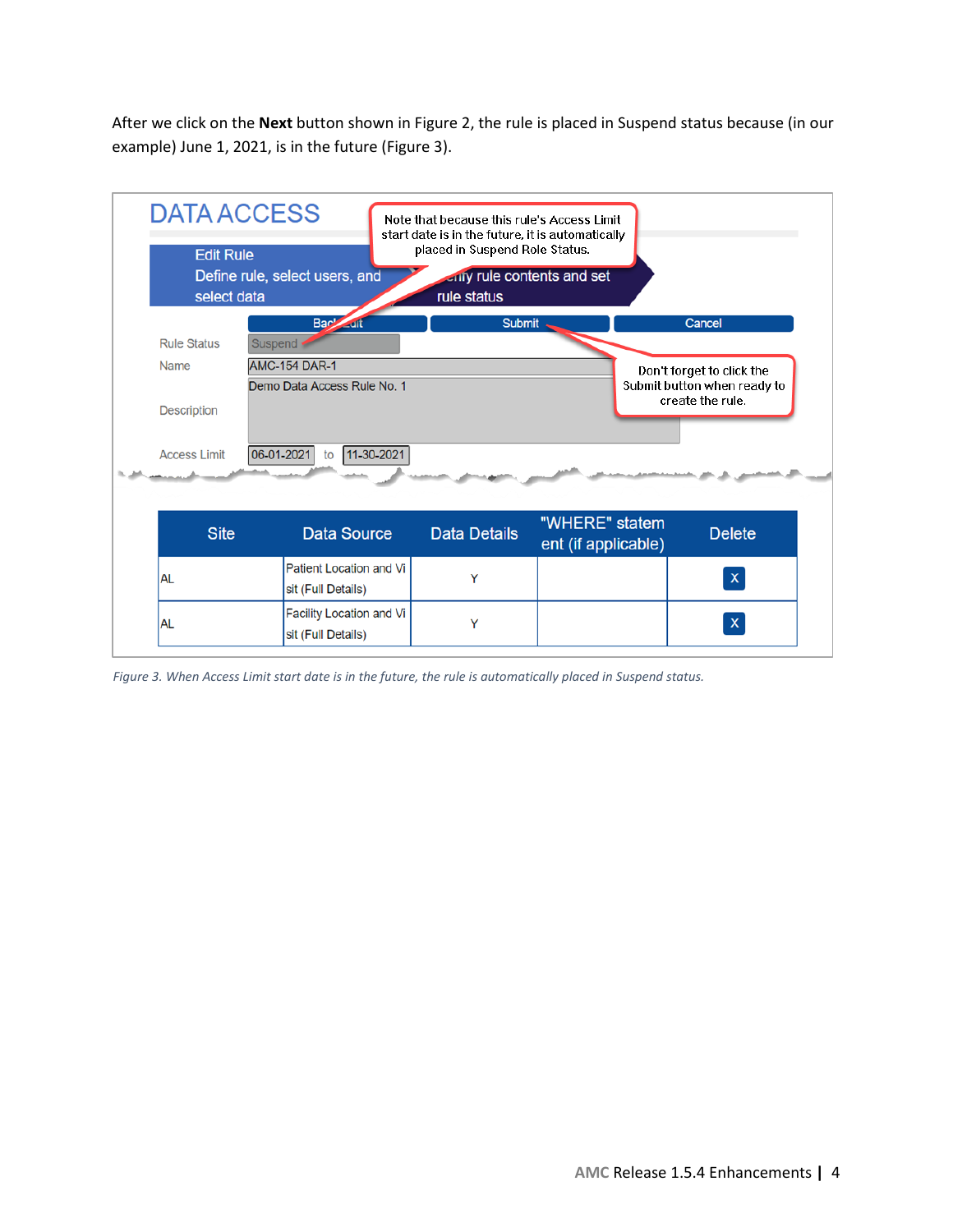### <span id="page-6-0"></span>**5. Date/Time Stamp for Data Access Rules**

This functionality captures the date and time when a data access rule was created or last edited and displays it in the Data Access Rules table. The site administrator can elect to display Data Access Rules in ascending or descending order based on date and time (Figure 4). This feature allows Data Access Rules to be located more easily.

Clicking on the Date/Time column header toggles between ascending and descending order of display.

|                  | <b>Build New Data Access Rule</b>     | View and modify existing Data Access Rules. |                               |         |                                    |                            | column header to sort by<br>date and time<br>(Clicking toggles order) |
|------------------|---------------------------------------|---------------------------------------------|-------------------------------|---------|------------------------------------|----------------------------|-----------------------------------------------------------------------|
| <b>Site</b>      | <b>Status</b>                         | <b>Group Type</b>                           |                               |         |                                    |                            |                                                                       |
| <b>XX</b>        | <b>Select or Type</b><br>$\checkmark$ | <b>Select or Type</b><br>$\checkmark$       | $\check{ }$                   | Reset   |                                    |                            |                                                                       |
| <b>View/Edit</b> | <b>Site</b>                           | <b>Rule Name</b>                            | <b>Rule Descrip</b><br>tion   |         | Rule Status Date/Time Access Limit |                            | <b>User Group</b><br><b>Type</b>                                      |
| <b>View/Edit</b> | XX                                    | <b>AMC-154 DA</b><br>$R-1$                  | Demo Data Ac<br>cess Rule No. | Suspend | 04-21-2021 1<br>$0:54$ AM          | 06-01-2021 -<br>11-30-2021 | Users Only                                                            |
| <b>View/Edit</b> | XX                                    | <b>AMC-154 DA</b><br>$R-2$                  |                               | Suspend | 04-19-2021 1<br>$0:59$ AM          |                            | Public                                                                |
|                  |                                       | <b>AMC-154 DA</b>                           | Data Share C                  |         | 12-15-20200                        |                            |                                                                       |

*Figure 4. Date/Time column can be sorted by clicking on the header.*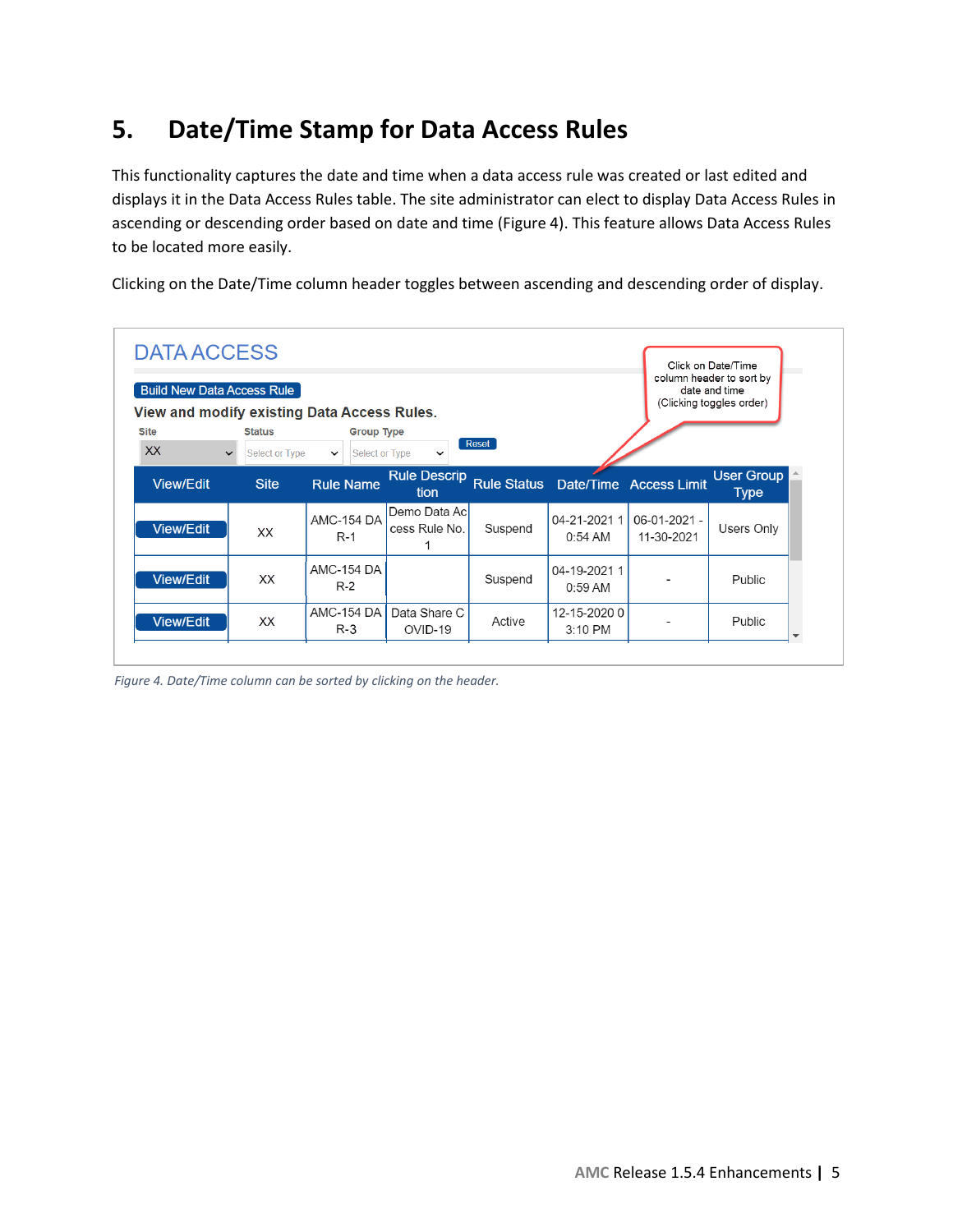### <span id="page-7-0"></span>**6. Manage Users—Organization Filter**

On the Manage Users tab, you can now filter by Organization. Simply click in the Organization field in the Filters at the top of the table (Figure 5) and start typing the name or any part of the name of the organization you are searching for. The filter is dynamic in that it uses what you are typing to continually regenerate the results and refresh the Manage Users table.

Site administrators can search for a user in the Manage Users table by searching on the user's assigned organization. Note, in this example, there were no other organizations with "AM" in their name, so when the "A" and "M" of AMC were typed, the dynamic search located the user (Figure 5).

| <b>NHOME</b>        | <b>NMANAGE USERS</b>                                       |                  | <b>NDATA ACCESS</b> | <b>NUSER GROUPS</b>         | <b>NMFT</b>                    |                      | <b>NREPORTS</b>                               |                            |
|---------------------|------------------------------------------------------------|------------------|---------------------|-----------------------------|--------------------------------|----------------------|-----------------------------------------------|----------------------------|
|                     | <b>MANAGE USERS</b>                                        |                  |                     |                             |                                |                      |                                               |                            |
|                     |                                                            |                  |                     |                             |                                |                      |                                               |                            |
|                     |                                                            |                  |                     |                             |                                |                      |                                               |                            |
| <b>Add New User</b> |                                                            |                  |                     |                             |                                |                      |                                               |                            |
| Last Name           | Search for and modify existing User Accounts<br>First Name | Organization     | Privilege Level     | Account Status <sup>0</sup> | Password Status <sup>0</sup>   |                      |                                               |                            |
| Enter Last Name     | Enter First Name                                           | AM               | Select or Type      | Select or Type<br>v.        | Select or Type<br>$\checkmark$ | Filter<br>$\check{}$ | Reset                                         |                            |
| View/Edit           | Site                                                       | <b>Last Name</b> | <b>First Name</b>   | Organization                |                                |                      | Epidemiologist Privilege Level Account Status | <b>Password Statu</b><br>s |

*Figure 5. Dynamic search locates records as you type the search string.*